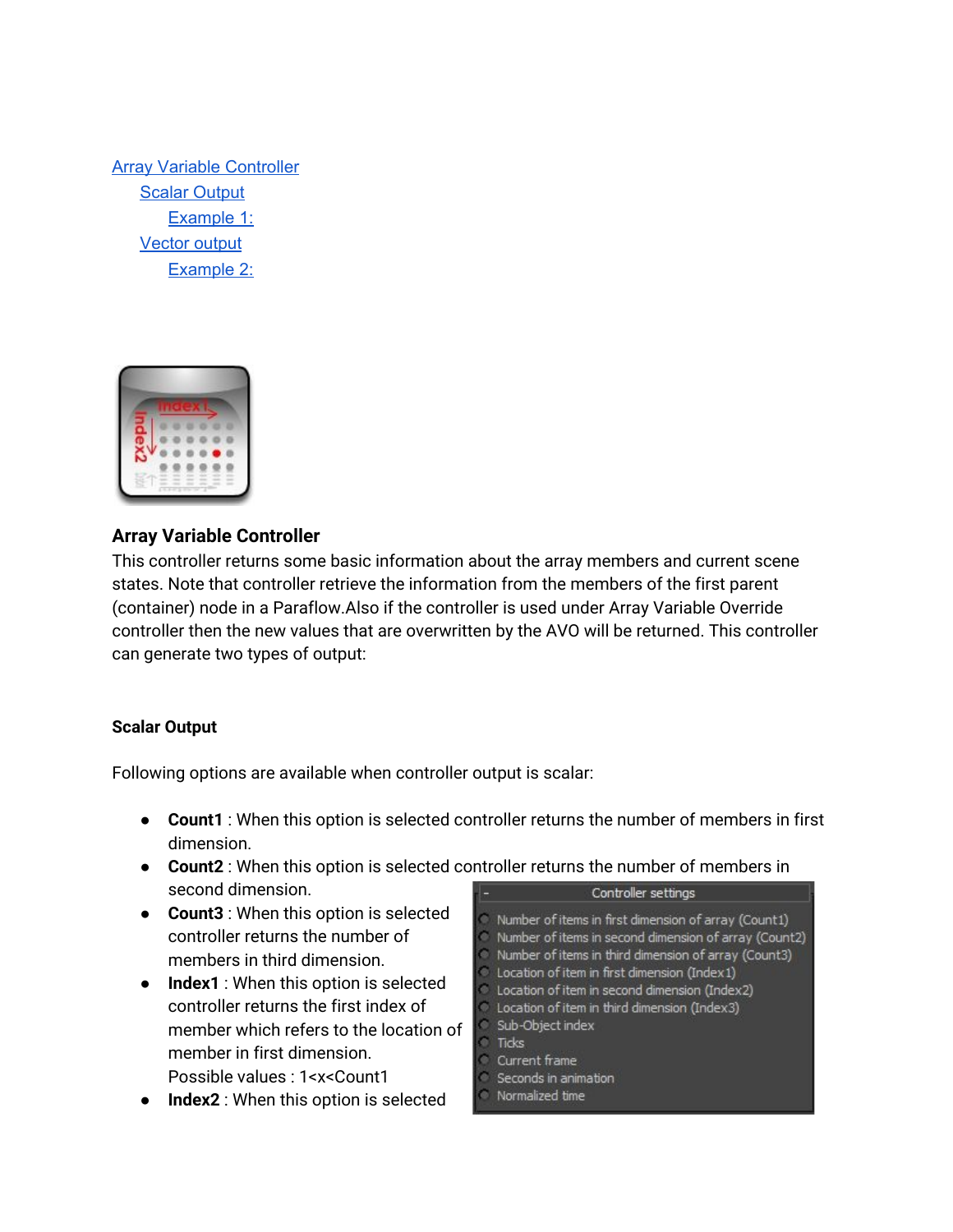controller returns the second index of member which refers to the location of member in second dimension.

Possible values : 1<x<Count2

● **Index3** : When this option is selected controller returns the third index of member which refers to the location of member in third dimension. Possible values : 1<x<Count3

### *Note :*

In above options if the controller is used under an Array Variable Override controller and the same item has been override in AVO then the new value will be returned.

● **Sub-Object index**: If the array member has control points in its sub-objects (polygon mesh or spline-shape or FFD modifiers) and controller or any of its parent is assigne to this property then controller returns the index of the control point.For example if array members is an editable mesh and this controller is indirectly assigned to the fifth vertex the controller return 5 as result.

#### *Note :*

This number does not necessarily follows the order of control points in the geometry.

#### *Note :*

If array member has no control points or the controller is not assigned to a sub-object property then Para reports an error.

Possible values : 1<x<number of control points in the array member

- **● Ticks :** When this option is selected controller returns the current location of time slider in Ticks format.
- **Current frame:** When this option is selected controller returns the current location of time slider in [Frame](http://docs.autodesk.com/3DSMAX/15/ENU/3ds-Max-Help/files/GUID-92B75FD6-C112-44D6-AB89-DB50D11AE0DE.htm) format.
- **Current frame:** When this option is selected controller returns the current location of time slider in Seconds.
- **Normalized time:** When this option is selected controller returns the current location of time slider in [Normalized](http://docs.autodesk.com/3DSMAX/15/ENU/MAXScript-Help/files/GUID-51429B01-2FC6-4746-9E88-5EB5D93056CC.htm) time format.

*Note:* Using any of last four of above options can create animation.

# <span id="page-1-0"></span>Example 1:

In below example the index1 has been extracted to define the wavelength of the *sin* wave. Since the index1 increments by 1 the value has been multiplied by 15 in *Math controller* to achieve the desired result. Note the angle in *sin* function is considered in degree.

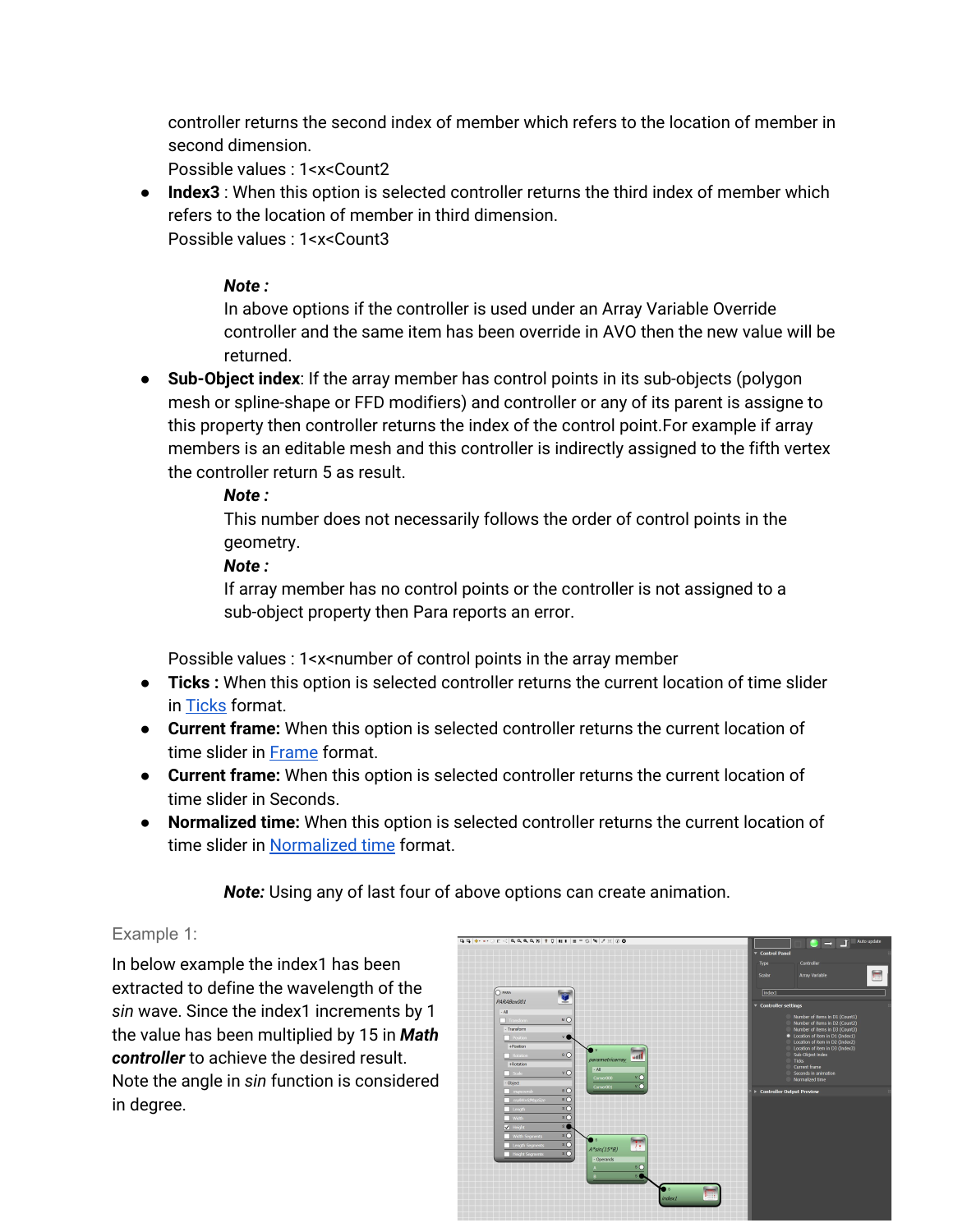|   | ▼ Control Panel<br>Controller<br>Type<br>$\overline{\mathcal{L}}$<br>Math Controller<br>Scalar<br>$\sqrt{A^*sin(15^*B)}$                                              |                         |
|---|-----------------------------------------------------------------------------------------------------------------------------------------------------------------------|-------------------------|
|   | $\bullet$ Controller settings<br>Set number of operands<br>Operands<br>10.0<br>Э<br>None<br>$\,$ A $\,$<br>1.0<br>$\,$ B $\,$<br>index1<br>Operation:<br>$A^*(sin B)$ | $\overline{\mathbf{v}}$ |
| z | $A*(sin (15*B))$<br>Click here to learn more about math functions                                                                                                     |                         |
|   | <b>Controller Output Preview</b><br>$\blacktriangleright$                                                                                                             |                         |

#### <span id="page-2-1"></span>**Vector output**



Controller returns the location of member in its three dimensional array. Basically the result is combination of three index values (index1,index2 and index3) as a vector value.

# <span id="page-2-0"></span>Example 2:

In below example the position vector of the members in array has been scaled using *Transform controller* to layout a grid. Note the position vector for the first item is [1,1,1] therefore the first item will be located at *[x,x,x]* where *x* is the scale factor.